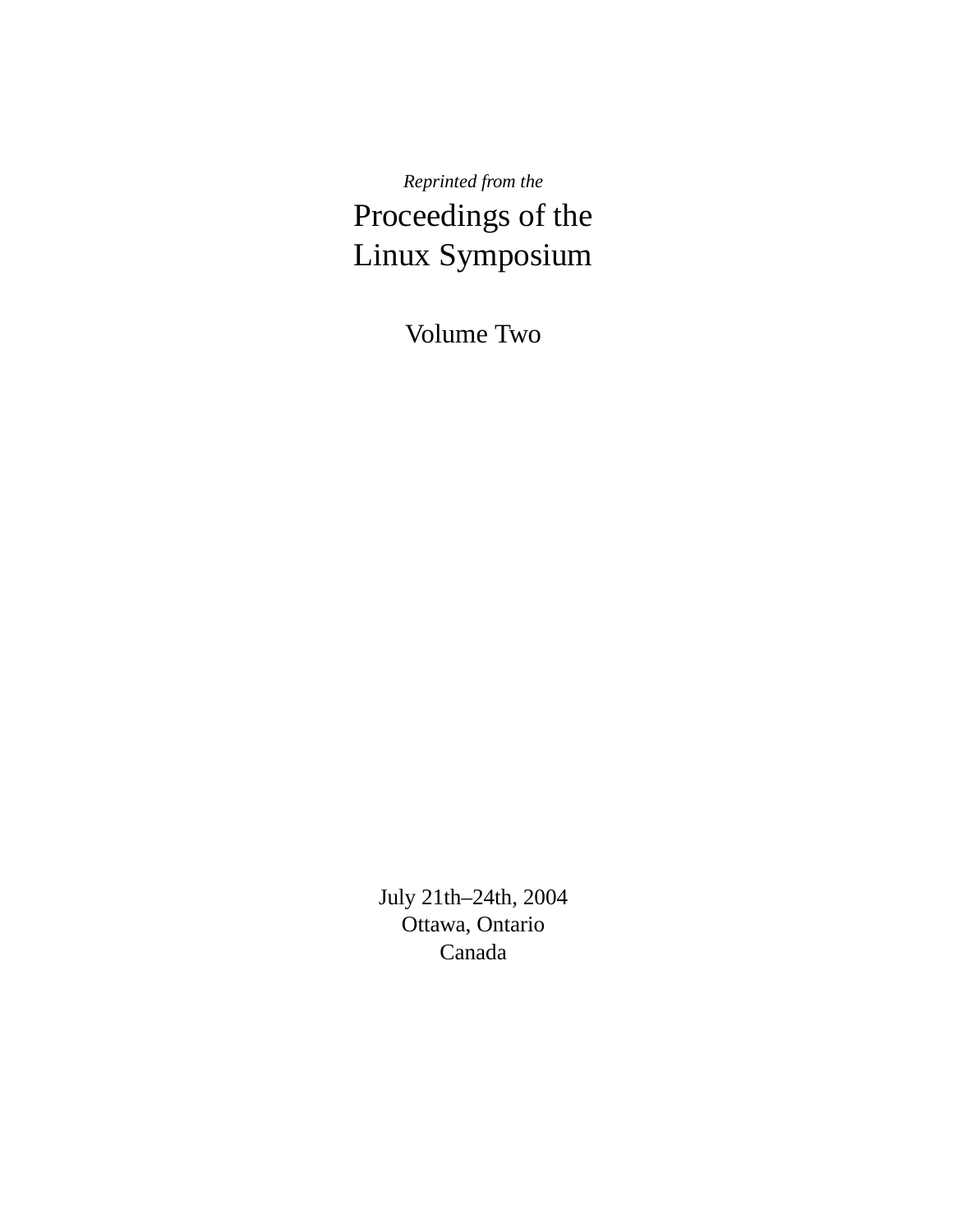## **Conference Organizers**

Andrew J. Hutton, *Steamballoon, Inc.* Stephanie Donovan, *Linux Symposium* C. Craig Ross, *Linux Symposium*

## **Review Committee**

Jes Sorensen, *Wild Open Source, Inc.* Matt Domsch, *Dell* Gerrit Huizenga, *IBM* Matthew Wilcox, *Hewlett-Packard* Dirk Hohndel, *Intel* Val Henson, *Sun Microsystems* Jamal Hadi Salimi, *Znyx* Andrew Hutton, *Steamballoon, Inc.*

## **Proceedings Formatting Team**

John W. Lockhart, *Red Hat, Inc.*

Authors retain copyright to all submitted papers, but have granted unlimited redistribution rights to all as a condition of submission.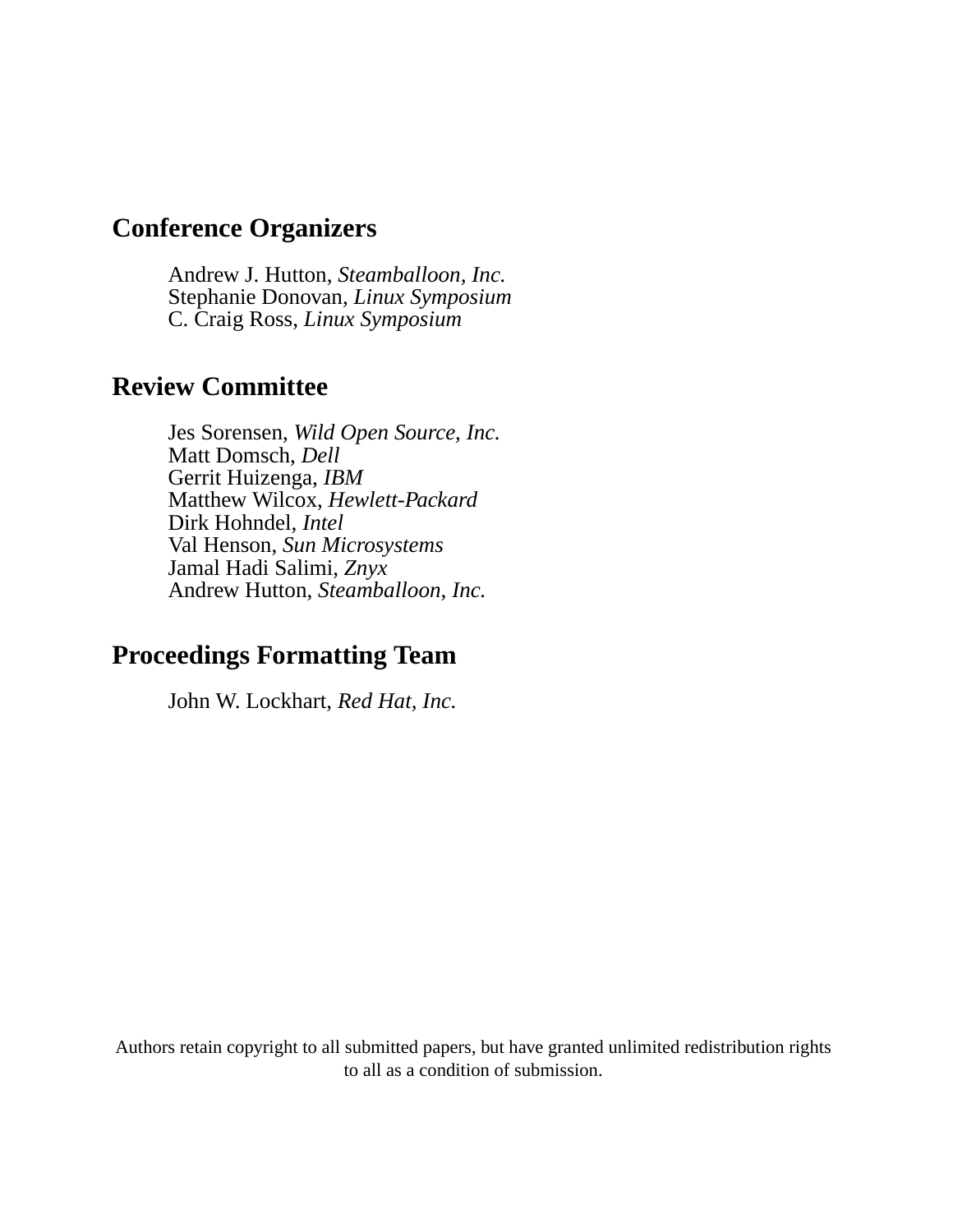# **Linux-tiny And Directions For Small Systems**

*Matt Mackall* Digeo, Inc. mpm@digeo.com

### **Abstract**

Linux-tiny is a project to reduce the memory and storage footprint of the 2.6 Linux kernel for embedded, handheld, legacy, and other small systems. I describe strategies for kernel size reduction, some of the major areas already investigated and the results achieved, as well as some avenues for further exploration.

### **1 Introduction**

Historically, Linux had a reputation for running on very modest systems. My first dedicated Linux box, running a 0.99 kernel circa 1994, provided mail, FTP, web, dial-in, and shell services on a 16MHz 386SX with a mere 4 megabytes of RAM. In the 10 years since then, Linux has grown to the point where it runs on machines with over a thousand processors and a terabyte of RAM. Not surprisingly, a modern Linux distribution can have difficulty getting to a shell prompt on machines with less than 8 megabytes of RAM, let alone doing useful work.

#### **1.1 What happened?**

In the time between the 0.99 and 2.6 kernels, we've seen Linux become a serious commercial endeavor, we've seen kernel hackers get jobs (and get big machines on their desks), and we've seen a massive boom in Internet use and personal computing. Linux developers have been targeting high end computing and rising demand for hardware has seen prices drop tremendously.

But there are still small machines! Hand-helds and embedded systems are perennially pressed for space to match their desktop counterparts and many people throughout the world still rely on legacy machines to get their work done. What can be done to recapture the 'small is beautiful' utility of those early systems?

#### **1.2 Where is the growth?**

The process by which any large software project grows can aptly be described as *death by a thousand cuts*. The accumulation of bloat occurs change by change and creeps in from several different directions.

Perhaps the most visible is the addition of new **features**, which generally requires the introduction of wholly-new code. Frequently features are considered so small or so essential that no thought is given to making them optional. As the median system size grows, this new code tends to be more verbose and less concerned with space issues.

The next, more subtle culprit is **performance**. Given the fundamental importance of kernel performance to overall system performance, trade-offs of size for speed are easy to justify. Unfortunately the accumulation of many such trade-offs can leave us with a system that no longer boots. Ironically, the evolution of pro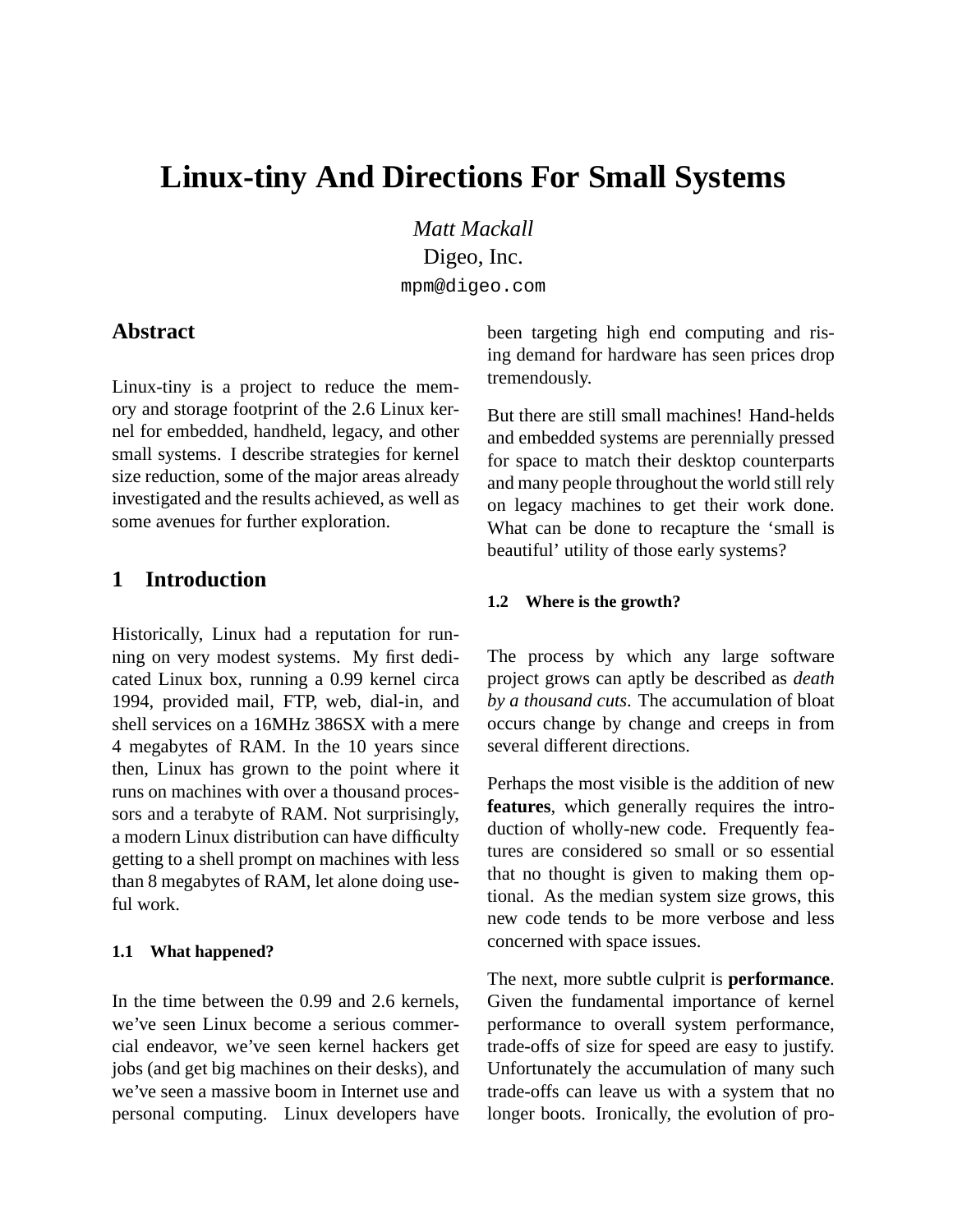cessors has brought us to a point where cache footprint can be critical to performance so a lot of the choices that have been made in this area bear rethinking.

Next we have **compatibility** and **correctness**. Every time the system is extended to better support a slightly different piece of hardware or work around another corner case, more code is added. Occassionally cleanups and unifications make some of this code redundant, but this is the exception. A related phenomenon is the evolution of the kernel APIs and the accumulation of obsolete code for the sake of backward compatibility.

## **2 Linux-Tiny for the small system niche**

There have been numerous efforts to address the above phenomena for various components of Linux systems, but most of the attention has been addressed at userspace (arguably the biggest offender). Experiments with pre-2.6.0 kernels however suggested it was time to pay some more attention to the kernel itself. So in December of 2003, I decided to create a new 2.6-based tree dedicated to small systems which I named Linux-Tiny [3] (someone had already borrowed my initials for their tree).

### **2.1 Methodology**

With stated targets of embedded, hand-held, and legacy machines, the -tiny tree attempts to tailor the kernel to the needs of small systems. The tree is maintained as a series of small patches stacked on top of mainline kernel releases, managed with the quilt tool [1] (previously with Andrew Morton's patch scripts [4]).

Patches try to observe the following criteria:

• **configurable**: changes that are not clearly

wins for all systems should be configurable so that users can make their own trade-offs

- **non-invasive**: patches should be small, self-contained, and largely independent so that integrators can cherrypick the patches they'd like to use
- **mergeable**: while not mandatory, patches should try to be acceptable to the mainline kernel in both style and approach; merging to mainline is a priority

In addition to patches focusing on reducing kernel footprint, I've also added a number of patches to do debugging and auditing including netconsole, kgdb, and kgdb-over-ethernet support.

### **2.2 Setting goals**

Everyone has a different set of functionality requirements in mind for small systems. The features needed on a handheld are very different from those needed for a network appliance or a kiosk. Thus, choosing a subset of features to develop towards is tricky.

The approach I've taken is to choose a series of targets to optimize, and the first is a minimal x86 kernel with filesystem, console, and TCP/IP support. How small can we make this kernel? This puts a focus on the most of the common core functionality of Linux and provides a useful benchmark for progress.

### **3 Finding bloat**

As mentioned above, there are many sources of bloat. There are also several forms it can take: as superfluous code, statically or dynamically allocated data, inline functions or macros, compiler mis-optimizations, or cut-npaste coding.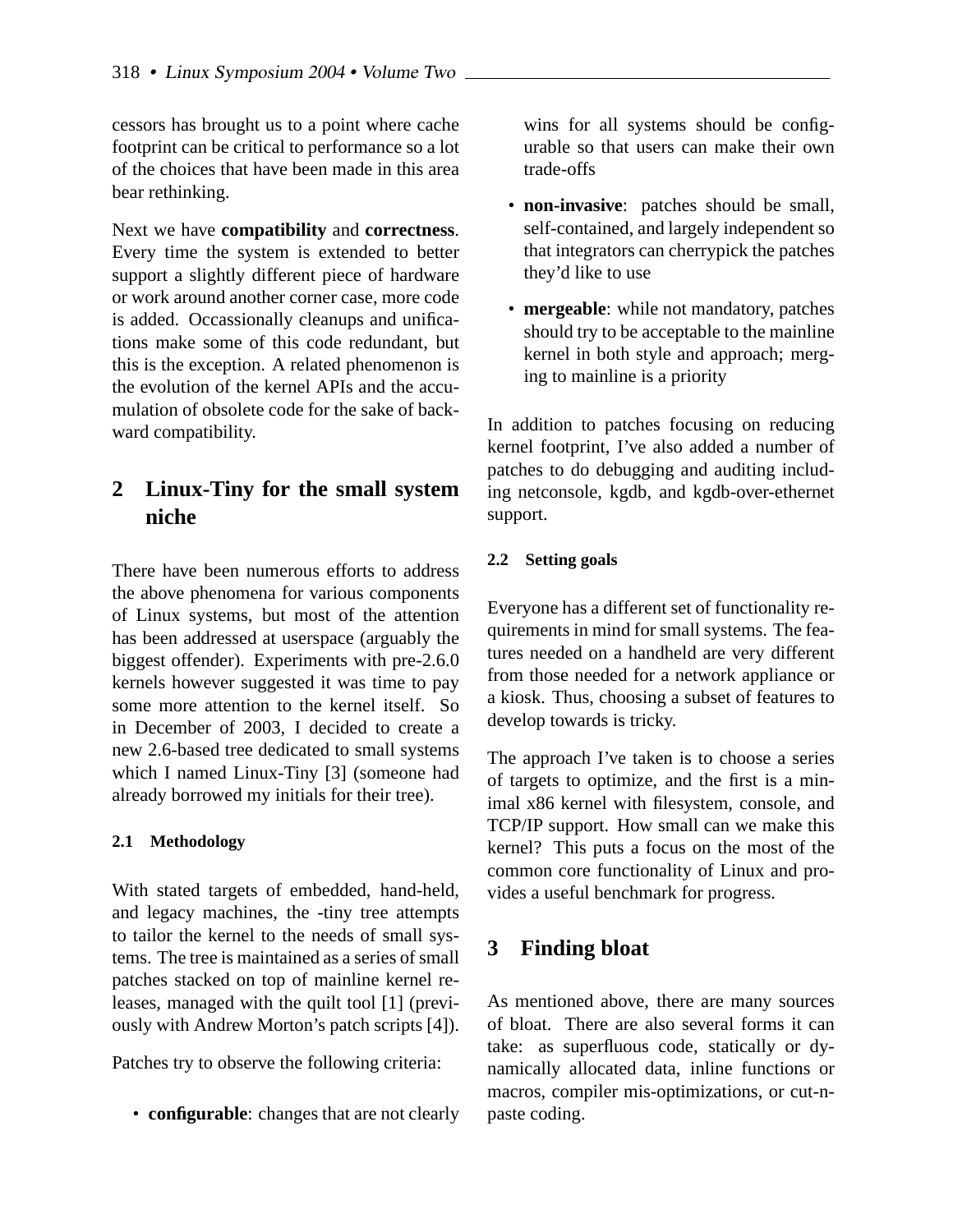Given that the kernel is on the order of several hundred kilobytes, tackling bloat is going to be a matter of trimming several kilobytes here and a couple kilobytes there. While one could simply pick any source file and read through it searching for cleanup opportunities, there are some more straightforward ways of finding the "low-hanging fruit".

### **3.1 Using nm(1) and size(1)**

The easiest place to begin is by using the nm tool to find large functions and data structures. Comparing the (hexadecimal) numbers from  $nm(1)$  with  $size(1)$  gives us a good start at understanding the relative sizes of some of the major subsystems and their components compared to the kernel as a whole. For instance, we can see by comparing Table 1 and Table 2 that the static ide hwifs data structure alone takes 15360 bytes, over 2% of the data portion of the default kernel.

### **3.2 Measuring function inlining**

Function inlining and macro expansion present a special problem for our bloat detection efforts. In the early 1990s, inlining was a very popular performance technique to avoid function call branches. A great number of key functions are marked for inlining in the kernel and their usage and size impact is obscured because they become a seamless part of the functions that use them. Auditing their usage becomes a matter of convincing the compiler to tell us when inlines are being instantiated in a build and then estimating how large these functions are when expanded inline.

Rather than modifying the compiler itself, the first part of this puzzle was hacked around by redefining inline to include the GCC extension attribute ((deprecated)). This causes a very useful warning like the following to be generated:

```
arch/i386/kernel/semaphore.c:58:
warning: 'get current' is
deprecated (declared at
include/asm/current.h:16)
```
By post-processing these voluminous warning messages, we can determine which inline functions are instantiated directly in C files as well as which are called as parts of other inlines and finally calculate the total number of direct or indirect instantiations of each (see Table 3).

The second part of this puzzle was more challenging. While we know in which modules and how often inlines are instantiated, we cannot yet calculate their sizes. I made several attempts to generate approximate size data by looking at GCC's symbolic debugging output, but this tended to be easily confused by inlining and was too inaccurate for use.

Recently Denis Vlasenko took another stab at this and wrote a set of scripts called inline\_hunter [5] to generate a set of dummy functions wrapping single calls to inlines. While these sizes won't directly reflect the size of inline instantiations due to function call overhead and lost optimization opportunities, for larger inline functions, it has proven fairly representative. Some of the larger inlines found with this approach are shown in Table 4.

#### **3.3 Tracking dynamic allocations**

Of course much of the kernel's memory footprint is from dynamic allocations. Memory used for page tables, tracking running processes, indexing hashes and so forth is allocated at runtime and can vary with the size of the load. A number of these are hash tables to increase look-up performance, which for small systems can be less important than simply fitting in memory.

There are several important allocators in the kernel. First, the bootmem allocator which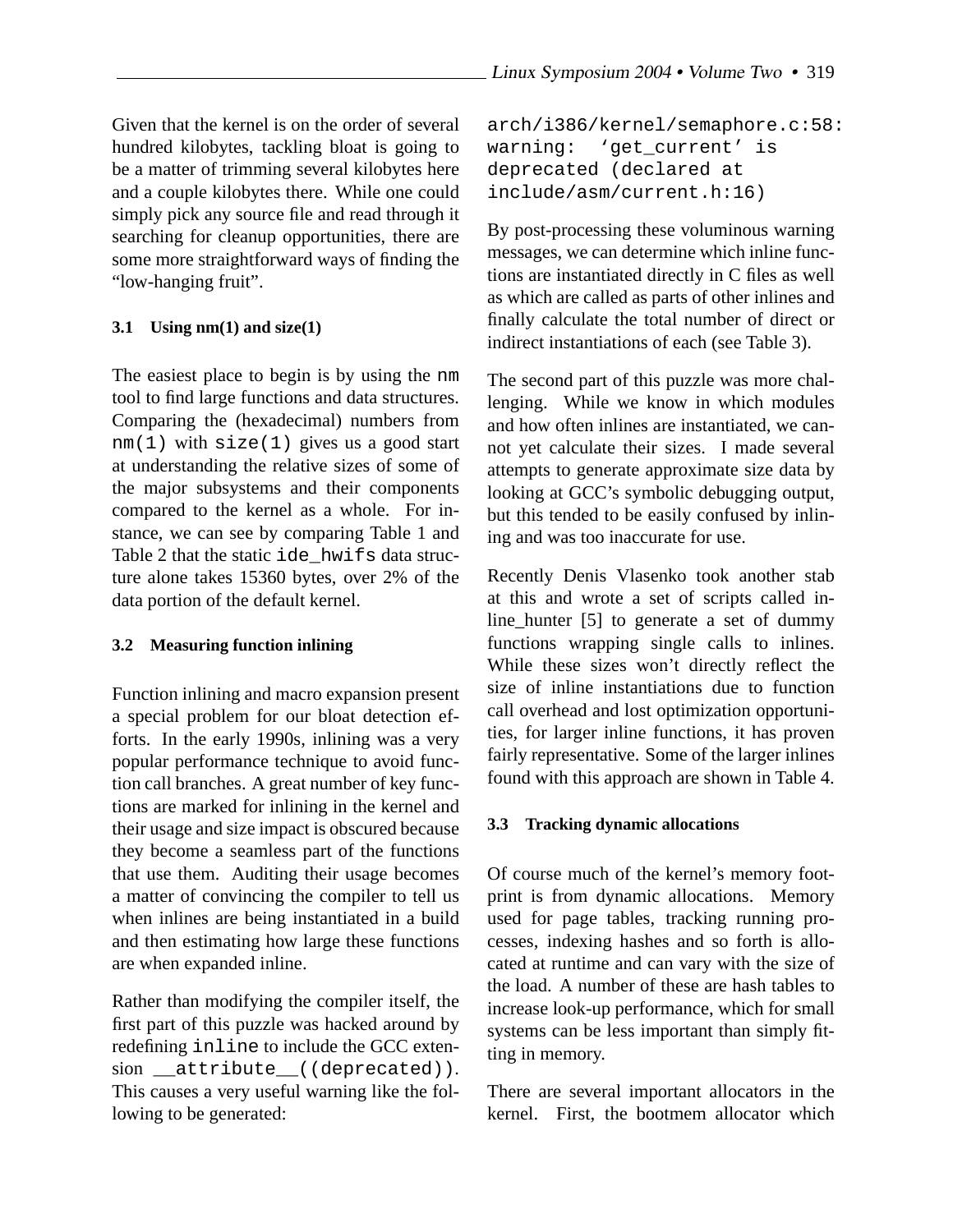```
2.6.5\% nm --size -r vmlinux | head -20
00008000 b log buf
00007000 D irq_desc
00004e78 d pci_vendor_list
00004000 b bh_wait_queue_heads
00003c00 B ide_hwifs
0000213a T vt_ioctl
00002000 D init_thread_union
00001880 D contig_page_data
0000163b T journal_commit_transaction
00001500 b irq_2_pin
000012f5 T tcp_sendmsg
00001162 t n_tty_receive_buf
00001080 d per_cpu__tvec_bases
00001000 t translation table
00001000 b sd_index_bits
00001000 D init_tss
00001000 b doublefault stack
00001000 B con_buf
00001000 b cache_defer_hash
00000fe0 T cdrom_ioctl
```
Table 1: nm output for 2.6.5 default config

handles a number of critical allocations at startup. As there are not terribly many of these, they can be audited very simply with printk() techniques.

Second, the SLAB allocator is used to quickly allocate sets of objects of the same size and type. The kernel provides a way to track these allocations with /proc/slabinfo.

The more general kmalloc() allocator has been rebuilt on top of the aforementioned SLAB allocator, translating kmalloc requests into requests from a set of ascending generic SLAB sizes. Thus all kmalloc() allocations are lumped together by size in the /proc/slabinfo output. That can be helpful if you know what you're looking for, but doesn't give many hints as to which parts of the kernel are using that memory.

To address this deficiency, I've created a small footprint tool for tracking allocations via /proc/kmalloc (see Table 5). This works by tracking the address of each allocation along with the address of the allocating function in a simple hash table. Also tracked are net and gross allocation sizes and counts per caller. When a kfree() call is made, it is matched up to its caller for accounting purposes and removed from the hash. Thus it is possible not only to determine how much dynamic memory is used by each function but also to easily identify memory leaks.

## **4 Some notable opportunities for code trimming**

The above methods have revealed numerous opportunities for cutting back the kernel's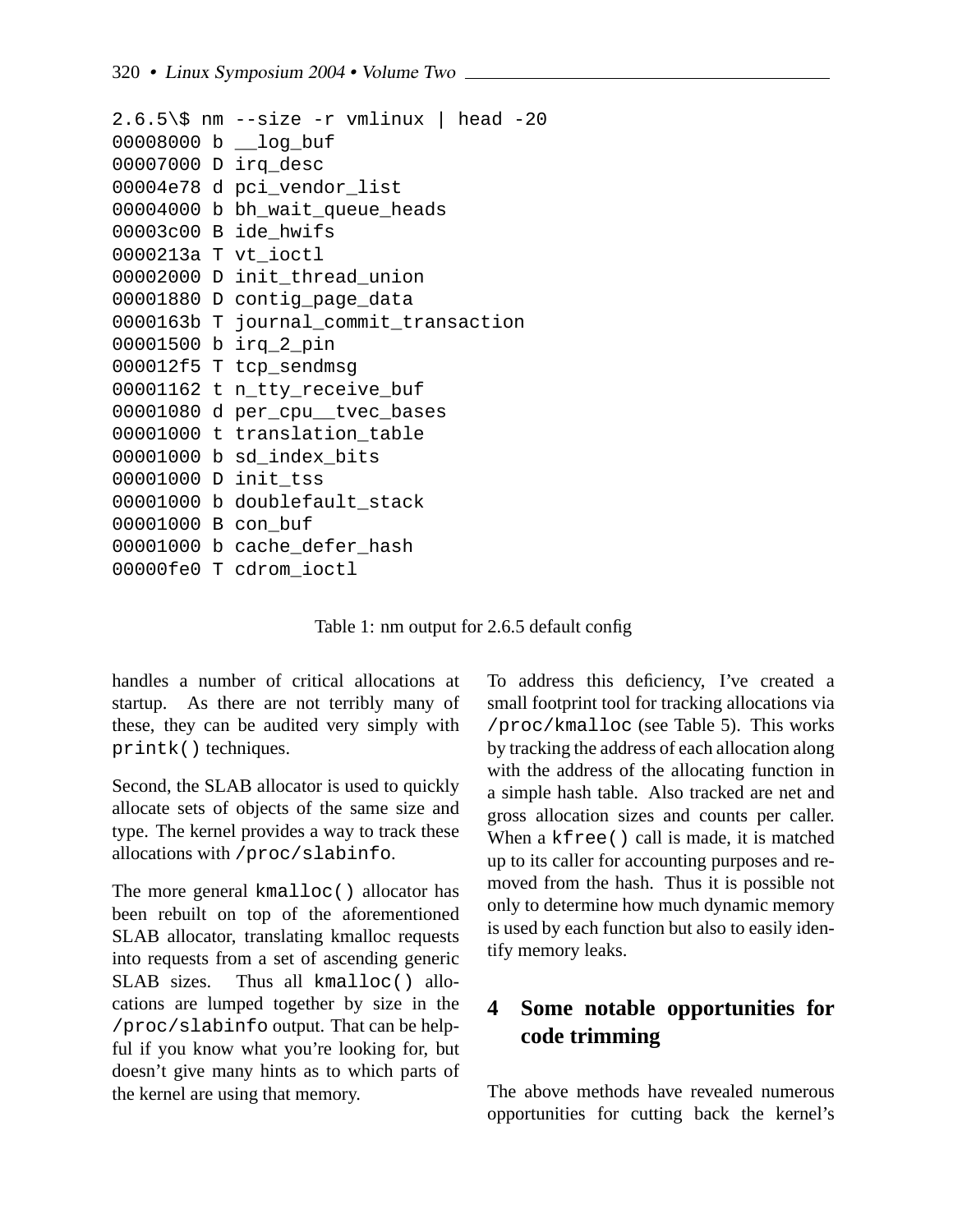|         | $2.6.5\$ size vmlinux */built-in.o |          |         |        |                           |
|---------|------------------------------------|----------|---------|--------|---------------------------|
| text    | data                               | bss      | dec     |        | hex filename              |
| 3366220 | 673296                             | 166824   | 4206340 | 402f04 | vmlinux                   |
| 1181276 | 250808                             | 48000    | 1480084 |        | 169594 drivers/built-in.o |
| 735152  | 32593                              | 30628    | 798373  |        | c2ea5 fs/built-in.o       |
| 18151   | 1120                               | 1316     | 20587   |        | 506b init/built-in.o      |
| 21841   | 172                                | 204      | 22217   |        | 56c9 ipc/built-in.o       |
| 159632  | 16115                              | 42402    | 218149  |        | 35425 kernel/built-in.o   |
| 2870    | 0                                  | $\Omega$ | 2870    |        | b36 lib/built-in.o        |
| 129669  | 9068                               | 2884     | 141621  | 22935  | mm/built-in.o             |
| 580407  | 33816                              | 18856    | 633079  |        | 9a8f7 net/built-in.o      |
| 1869    | 0                                  | 0        | 1869    |        | 74d security/built-in.o   |
| 325923  | 11114                              | 3016     | 340053  |        | 53055 sound/built-in.o    |
| 134     | 0                                  | $\Omega$ | 134     |        | 86 usr/built-in.o         |
|         |                                    |          |         |        |                           |

Table 2: size output for 2.6.5 default config

memory footprint, many of which remain to be examined. What follows are some of the more notable areas that have been explored.

#### **4.1 Debugging data**

The kernel has numerous facilities for trapping and reporting problem conditions and other status information, including printk(), bug(), warn(), panic(), and friends. In ideal circumstances, these facilities go unexercised. And in the extreme, embedded boxes may have no means of reporting this data, due to lack of a display, writable storage, or the like. Unfortunately, not only do these facilities use a substantial amount of code, their users need extra space for error message strings, filenames, and line numbers.

Linux-tiny has a set of configuration options to compile out most of this code and remove the debugging strings and data from the kernel. Disabling support for printk() saves well over 100K. Independent options control the inclusion of the bug() infrastructure and support for trapping panics and doublefaults.

#### **4.2 Optional interfaces**

For systems with well-defined application requirements, many of the kernel's APIs are unnecessary. Cutting-edge, obsolete, or obscure features are obvious candidates for configurable removal.

- **sysfs**: The new sysfs filesystem makes substantial memory demands (which can be more than half a megabyte even on the smallest systems) but its features may well not be essential to current systems. The -tiny tree was a testbed for options to entirely remove sysfs or to use a lighter "backing store" version.
- **ptrace, aio, posix-timers**: These features are among those that are only used by a small set of applications. These and other Linux-tiny options are enabled under the CONFIG EMBEDDED menu, which marks them as making the kernel non-standard.
- **uid16, vm86**: Some of the many legacy interfaces in the kernel. Modern applications and libraries use 32-bit user and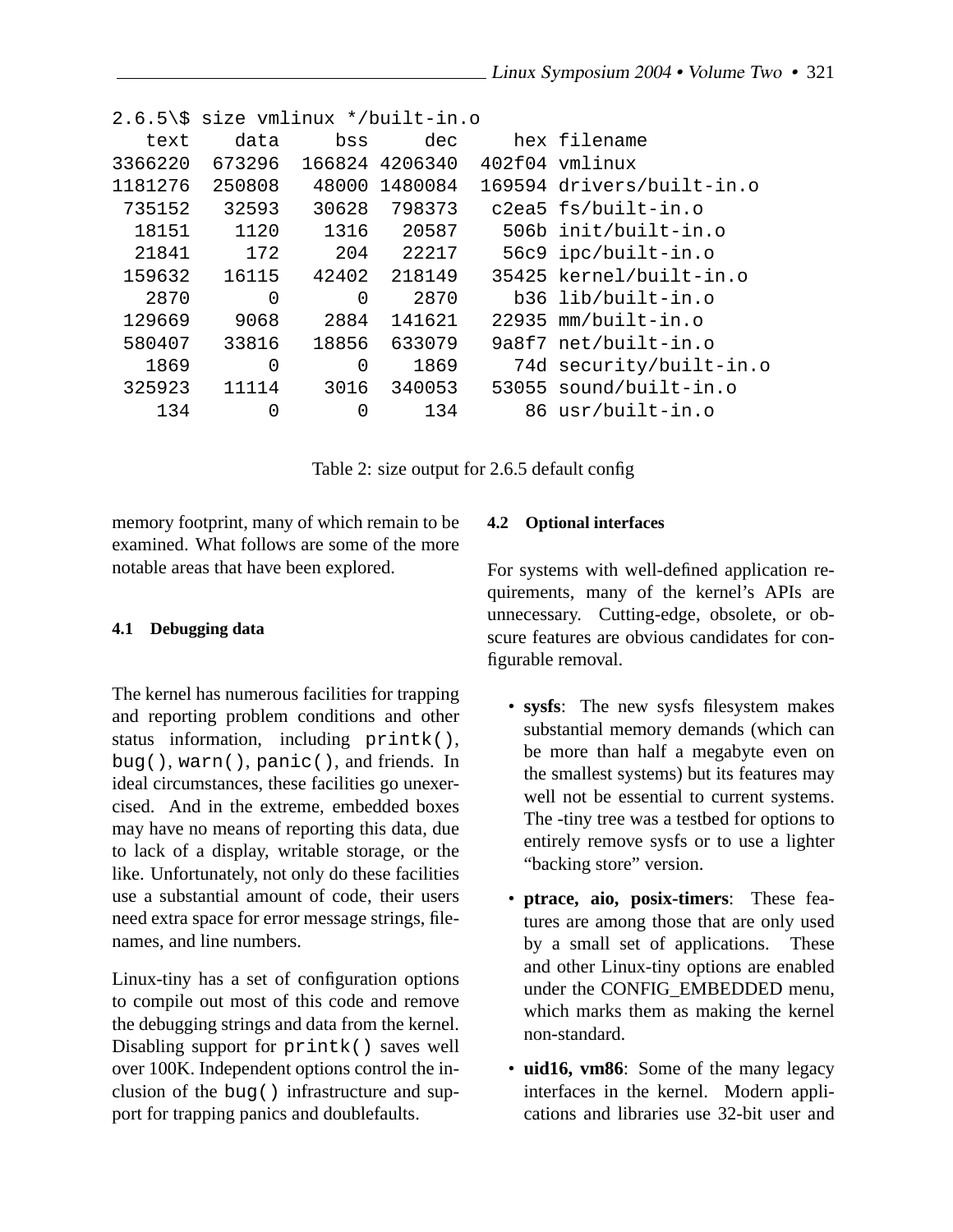group IDs and vm86 support is used to run 16-bit code for emulators like DOSEMU and Wine and for some video drivers used by X.

• **ethtool, tcpdiag, igmp, rtnetlink**: One of the most complicated parts of the kernel is the networking layer, which has grown a variety of APIs to gain access to its many features. But for most users, the interfaces used by the classic ifconfig(8) and route(8) tools are sufficient.

### **4.3 4K stacks**

During the 2.1 kernel series (circa 1998), the x86 kernel increased the size of the per-task kernel stacks from 4K to 8K to work around issues with stack depth. In addition to the obvious increase in overhead for every userspace process, several new kernel daemons have been added, all with their own stacks. Another issue is that finding pairs of contiguous pages to build an 8K stack can be very difficult on a machine with memory pressure and especially so on machines with a small number of total pages.

Many of the problems that made 4K stacks problematic have since been addressed and 4K stacks are now practical for most applications. Linux-tiny has served as an early testbed for reintroducing 4K stack support to the mainline 2.6 kernel and includes a developer tool called checkstack that will automatically disassemble a kernel to find the most extreme stack space users.

#### **4.4 The SLOB allocator**

Most memory in the kernel is managed either directly or indirectly through the SLAB allocator. SLAB maintains separate caches for objects of given sizes and types and can very quickly manage allocations for them. In some cases, it can even arrange for objects to be pre-initialized without any additional overhead. SLAB also has some resistance to troublesome memory fragmentation issues. While simple in principle, the SLAB code ends up being quite complex from its efforts to squeeze the maximum possible performance out of the allocator.

The primary downside to SLAB is that because it maintains a collection of independent caches which are all one or more pages, it ends up leaving quite a bit of unused space in each SLAB cache. In addition, as kmalloc is implemented on top of SLAB using a set of preset object size SLABs, there is quite a bit of extra space allocated for the average kmalloc call. Measurements with the previously described /proc/kmalloc tool report that extra overhead can amount to 25-30% of the total memory allocated by kmalloc.

Linux-tiny provides an optional replacement for SLAB that I've dubbed *SLOB* (simple list of blocks). SLOB trades performance for space efficiency by implementing a more traditional list-based allocator that also understands requests for objects with particular alignments. The APIs used by SLAB and kmalloc() are provided by a small emulation layer.

SLOB manages all objects at a granularity of 8 bytes so overhead for odd object sizes is minimized. It also does away with the numerous partly-used caches of the SLOB approach. Finally, the SLOB code is much simpler and takes up less than one tenth of the space of the standard SLAB allocator.

#### **4.5 TinyVT**

As you can see from Table 1, the largest single function in the default kernel is  $vt\_i$ octl(), which manages many of the special features of the Linux console. As most early Linux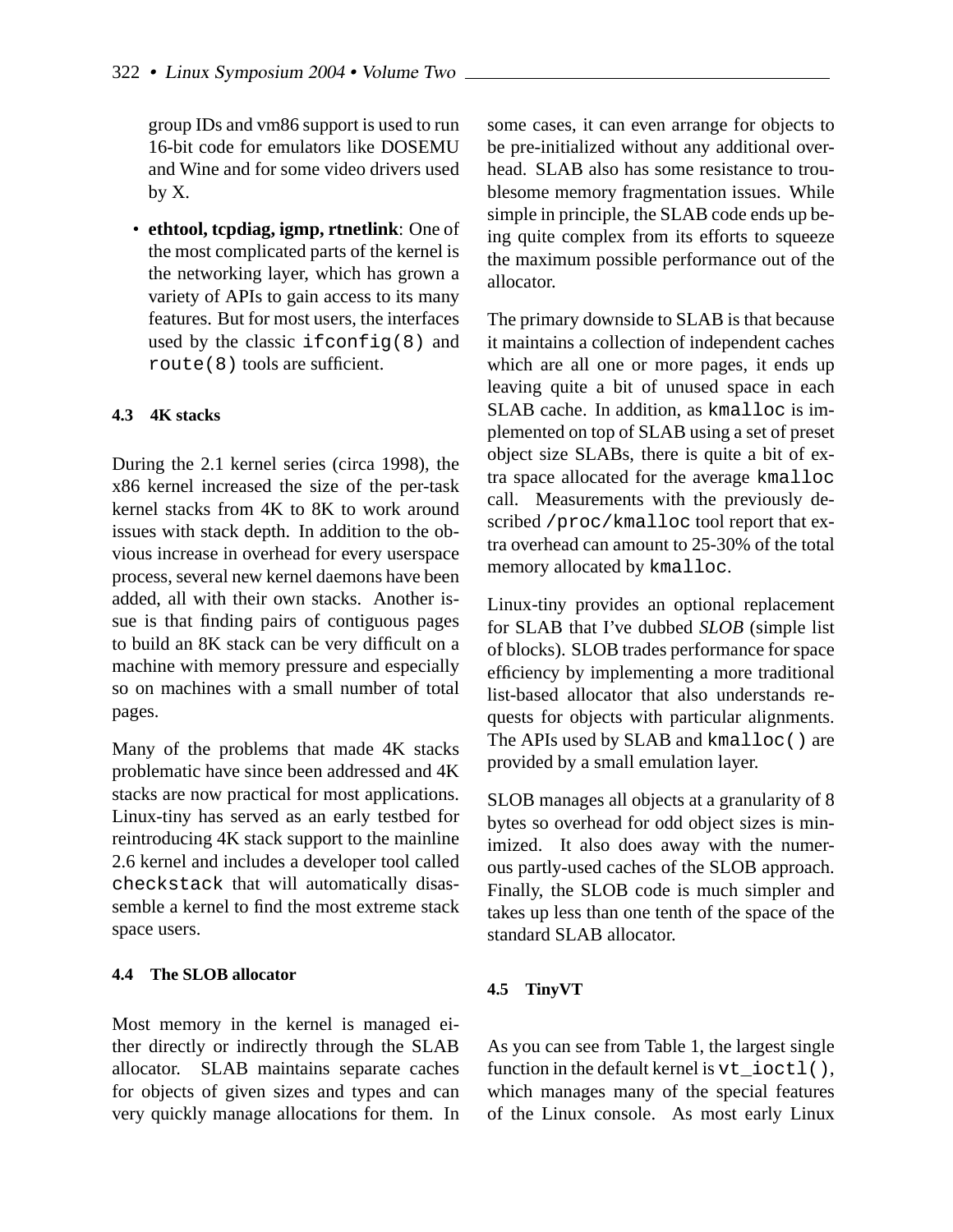users didn't have the memory for running a full-fledged X desktop, the native Linux text console is very powerful, with support for scrollback, selection, virtual console switching, Unicode translation and character sets, screen blanking, and so on.

These features can be very handy for some users, but on a palmtop or kiosk running a GUI, or for a minimal rescue disk, they're dead weight. Linux-tiny includes a heavily trimmed down replacement for the standard console code which drops many of these features and can trim a couple percent off the size of the kernel image.

### **5 Results**

Recent releases of Linux-tiny contain the above options and numerous others. My test configuration, with support for a text console, IDE disks, the Ext2 filesystem, TCP/IP, and a PCI-based network card results in a 363K compressed kernel image. Other users of Linuxtiny have reported kernel configurations resulting in images as small as 191K.

Booting the test configuration with mem=2M, which gives a total of of 1664K after accounting for BIOS memory holes, still leaves ample room for a lightweight userspace (see Table 6). A similarly configured mainline kernel without the -tiny patches compiles to a kernel image of over 500K and has difficulty booting with mem=4M.

For comparison, the earliest Linux distribution kernel I've been able to locate, a 0.99pl15 kernel from Slackware 1.1.2 circa 1994, is a mere 301K. Modern highly-modularized 2.6 kernels from Fedora Core 2 and SuSE 9.1 weigh in at 1.2M and 1.5M respectively while the default 2.6.5 kernel config builds a 1.9M compressed kernel.

### **6 Further directions**

There are many further avenues to pursue and subsystems to trim. Some of the more aggressive ideas on the to-do list include:

- A lightweight replacement network stack: Minimal TCP stacks like uIP [2] have sufficient functionality for simple network applications and have extremely small footprints.
- Replacements for fixed-sized hash tables: Existing kernel hash tables have difficulty scaling with workloads and memory sizes. Other approaches like radix trees might be better in some areas and avoid wasted memory when the indexes are empty.
- Support for bunzip2: Linux-tiny now has a simplified interface to the boot-time decompressor and allows for replacements to be easily dropped in. While bzip2 compression won't save any memory at runtime, it will save valuable storage space on embedded systems.
- Pageable kernel memory: Following an approach similar to the \_\_init approach in current kernels, it should be possible to mark specific functions and data in the kernel core as pageable, provided they meet some specific requirements.
- Tracking kernel growth: Using automated tools to track the size of kernel functions and subsystems from release to release will help catch new bloat when it appears.

Of course, as most of the bloat in the kernel has been introduced in small increments, most of the improvements will be of the same variety. Contributions are encouraged!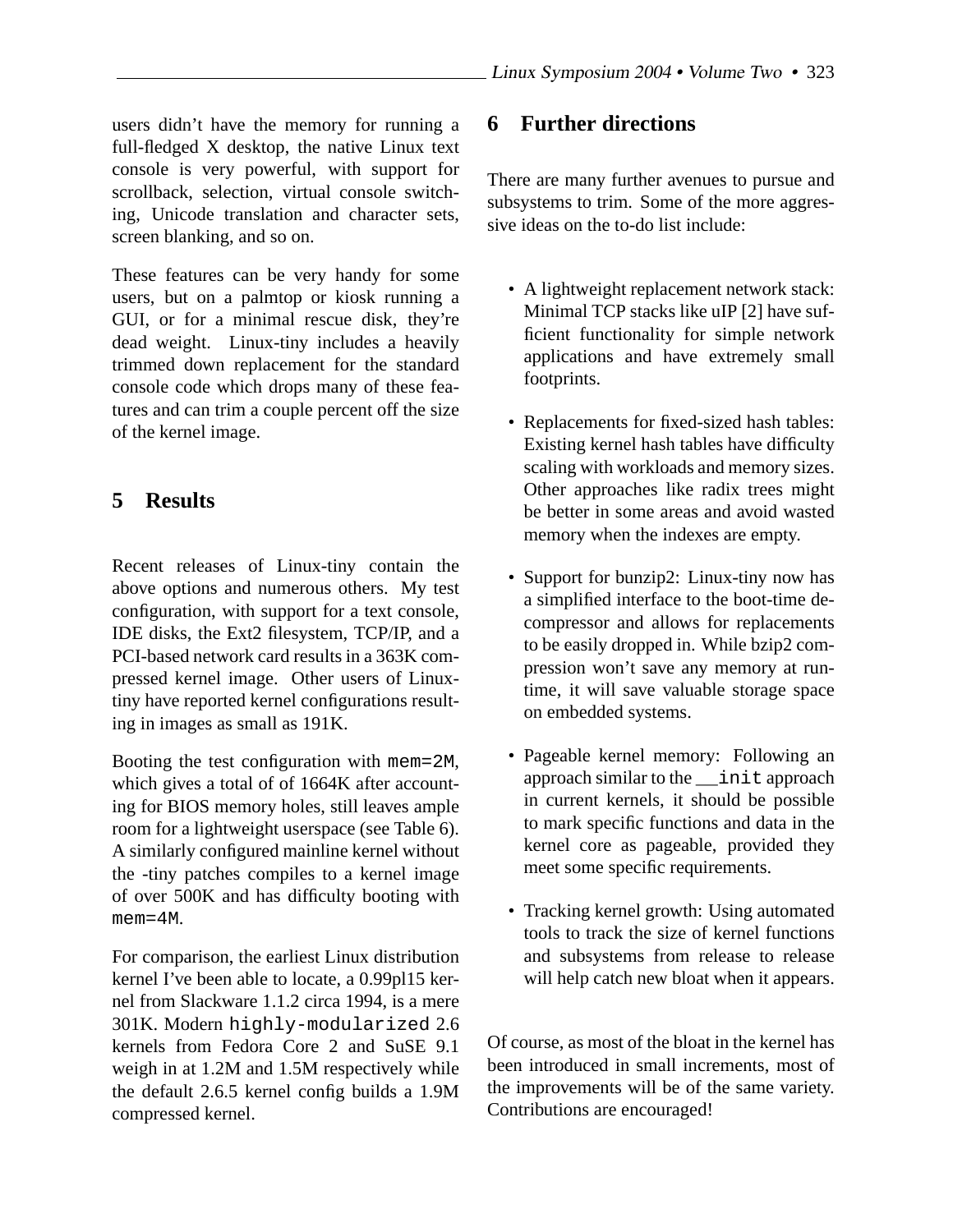### **References**

- [1] patchwork quilt patch management tools. http://savannah.nongnu.org/ projects/quilt.
- [2] Adam Dunkels. The uip tcp/ip stack for embedded microcontrollers. http://www.sics.se/~adam/ uip/index.html.
- [3] Matt Mackall. The linux-tiny homepage. http://www.selenic.com/ tiny-about/.
- [4] Andrew Morton. Patch-scripts. http://www.zip.com.au/~akpm/ linux/patches/.
- [5] Denis Vlasenko. inline\_hunter 2.0 and its results, 2004. http://lkml.org/ lkml/2004/4/16/191.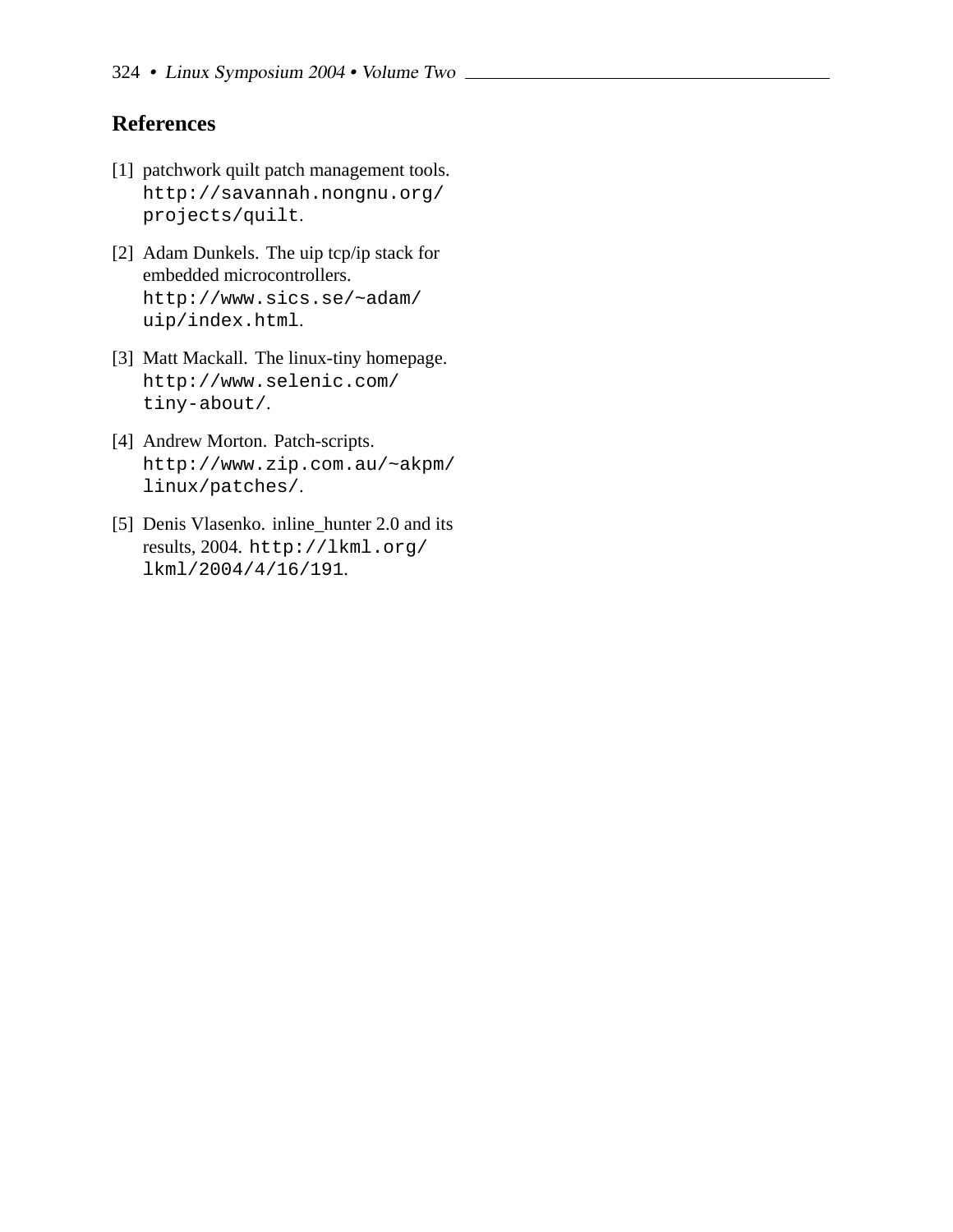```
1560 get_current (1294 in *.c)
calls:
callers: <other>(336) capable(122) unlock_kernel(44) lock_kernel(33)
flush_tlb_page(11) flush_tlb_mm(10) find_process_by_pid(6)
flush_tlb_range(4) current_is_kswapd(4) current_is_pdflush(3)
rwsem_down_failed_common(2) on_sig_stack(2) do_mmap2(2) __exit_mm(2)
walk_init_root(1) scm_check_creds(1) save_i387_fsave(1)
sas_ss_flags(1) restore_i387_fsave(1) read_zero_pagealigned(1)
handle_group_stop(1) get_close_on_exec(1) fork_traceflag(1)
ext2_init_acl(1) exec_permission_lite(1) dup_mmap(1) do_tty_write(1)
de_thread(1) copy_signal(1) copy_sighand(1) copy_fs(1) check_sticky(1)
cap_set_all(1) cap_emulate_setxuid(1) arch_get_unmapped_area(1)
546 current_thread_info (286 in *.c)
calls:
callers: <other>(207) copy_to_user(95) copy_from_user(86)
tcp_set_state(22) test_thread_flag(20) verify_area(13)
tcp_enter_memory_pressure(6) sock_orphan(3) icmp_xmit_lock(2)
csum_and_copy_to_user(2) tcp_v4_lookup(1) sock_graft(1)
set_thread_flag(1) neigh_update_hhs(1) ip_finish_output2(1) gfp_any(1)
fn_flush_list(1) do_getname(1) clear_thread_flag(1) alloc_buf(1)
activate_task(1)
413 atomic_dec_and_test (55 in *.c)
calls:
callers: put_page(103) kfree_skb(101) <other>(47) mntput(34)
in_dev_put(23) neigh_release(19) tcp_tw_put(18) fib_info_put(17)
sock_put(15) put_namespace(6) mmdrop(6) __put_fs_struct(4)
tcp_listen_unlock(3) ipq_put(3) finish_task_switch(2) __detach_pid(2)
task_state(1) de_thread(1)
255 tcp_sk (134 in *.c)
calls:
callers: \text{cother}>(117) tcp reset xmit timer(30) tcp set state(22)
tcp_current_mss(13) tcp_initialize_rcv_mss(6) tcp_free_skb(6)
tcp_check_space(6) tcp_data_snd_check(5) tcp_clear_xmit_timer(5)
tcp_synq_removed(3) tcp_select_window(3) westwood_update_rttmin(2)
westwood_acked(2) tcp_synq_len(2) tcp_synq_drop(2)
tcp_ack_snd_check(2) __tcp_inherit_port(2) tcp_use_frto(1)
tcp_synq_young(1) tcp_synq_is_full(1) tcp_synq_added(1)
tcp_prequeue(1) tcp_listen_poll(1) tcp_event_ack_sent(1)
tcp_connect_init(1) tcp_acceptq_queue(1) do_pmtu_discovery(1)
```
Table 3: Some large inline counts and users for 2.6.5-tiny1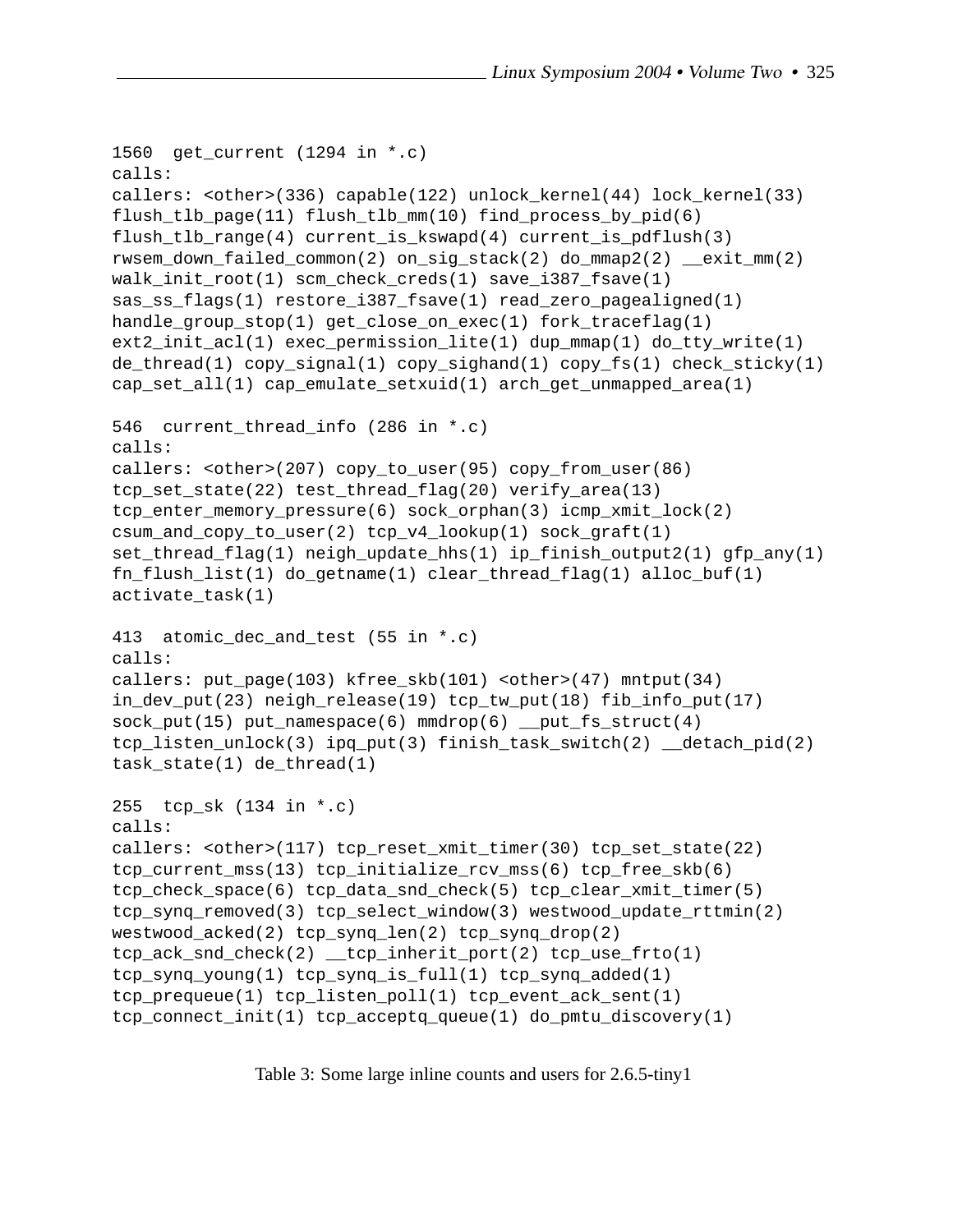```
Size Uses Wasted Name and definition
===== ==== ====== ================================================
  56 461 16560 copy_from_user include/asm/uaccess.h
 122 119 12036 skb_dequeue include/linux/skbuff.h
 164 78 11088 skb_queue_purge include/linux/skbuff.h
  97 141 10780 netif_wake_queue include/linux/netdevice.h
  43 468 10741 copy_to_user include/asm/uaccess.h
  43 461 10580 copy_from_user include/asm/uaccess.h
 145 77 9500 put_page include/linux/mm.h
  49 313 9048 skb_put include/linux/skbuff.h
 109 101 8900 skb_queue_tail include/linux/skbuff.h
 381 21 7220 sock_queue_rcv_skb include/net/sock.h
  55 191 6650 init_MUTEX include/asm/semaphore.h
  61 163 6642 unlock_kernel include/linux/smp_lock.h
  59 165 6396 lock kernel include/linux/smp lock.h
 127 59 6206 dev_kfree_skb_any include/linux/netdevice.h
  41 289 6048 list_del include/linux/list.h
  73 83 4346 dev_kfree_skb_irq include/linux/netdevice.h
 131 39 4218 netif_device_attach include/linux/netdevice.h
 110 44 3870 skb_queue_head include/linux/skbuff.h
  84 59 3712 seq_puts include/linux/seq_file.h
  57 75 2738 skb_trim include/linux/skbuff.h
  45 96 2375 skb_queue_head_init include/linux/skbuff.h
  41 111 2310 list_del_init include/linux/list.h
 102 23 1804 __nlmsg_put include/linux/netlink.h
```
Table 4: Size estimates found by inline\_hunter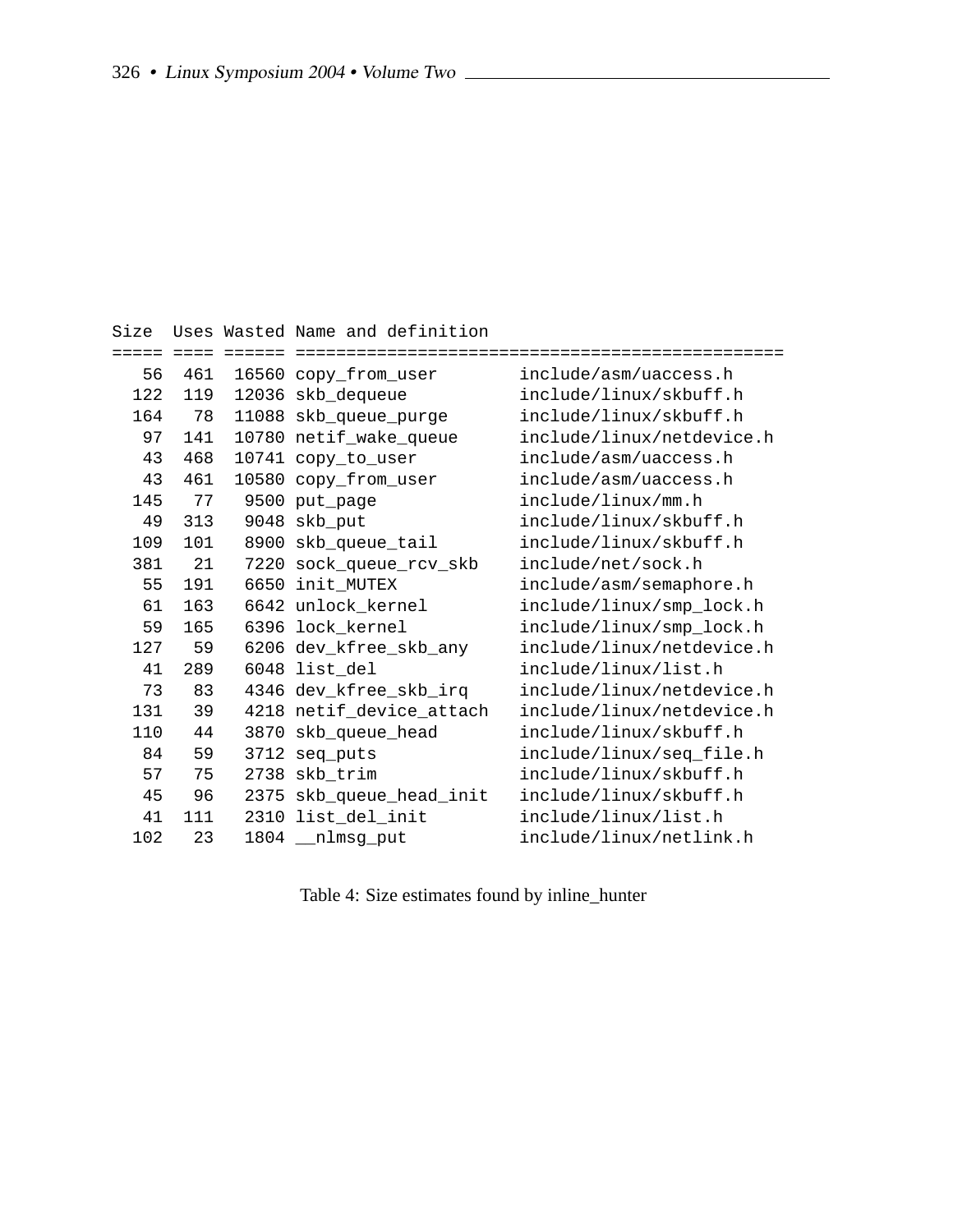| # cat /proc/kmalloc    |             |             |                |                           |
|------------------------|-------------|-------------|----------------|---------------------------|
| total bytes allocated: |             |             | 266848         |                           |
| slack bytes allocated: |             |             | 37774          |                           |
| net bytes allocated:   |             |             | 145568         |                           |
| number of allocs:      |             |             | 732            |                           |
| number of frees:       |             |             | 282            |                           |
| number of callers:     |             |             | 71             |                           |
| lost callers:          |             |             | 0              |                           |
| lost allocs:           |             |             | 0              |                           |
| unknown frees:         |             |             | 0              |                           |
| total                  | slack       |             | net alloc/free | caller                    |
| 256                    | 203         | 256         | 8/0            | alloc_vfsmnt+0x73         |
| 8192                   | 3648        | 4096        | 2/1            | atkbd_connect+0x1b        |
| 192                    | 48          | 64          | 3/2            | seq_open+0x10             |
| 12288                  | $\mathsf 0$ | 4096        | 3/2            | seq_read+0x53             |
| 8192                   | $\mathbf 0$ | 0           | $2/2$          | alloc_skb+0x3b            |
| 960                    | $\mathbf 0$ | 0           | 10/10          | load_elf_interp+0xa1      |
| 1920                   | 288         | 0           | 10/10          | load_elf_binary+0x100     |
| 320                    | 130         | $\mathbf 0$ | 10/10          | load_elf_binary+0x1d8     |
| 192                    | 48          | 96          | 6/3            | request_irq+0x22          |
| 7200                   | 1254        | 7200        | 75/0           | proc_create+0x74          |
| 64                     | 43          | 64          | 2/0            | proc_symlink+0x40         |
| 4096                   | 984         | $\mathbf 0$ | 1/1            | check_partition+0x1b      |
| 69632                  | $\mathsf 0$ | 45056       | 17/6           | dup_task_struct+0x38      |
| 128                    | 48          | 128         | 2/0            | netlink_create+0x84       |
| 128                    | 20          | 128         | 1/0            | ext2_fill_super+0x2f      |
| 32                     | 28          | 32          | 1/0            | ext2_fill_super+0x385     |
| 32                     | 31          | 32          | 1/0            | ext2_fill_super+0x3b6     |
| 608                    | 76          | 384         | 19/7           | request_region+0x18       |
| 64                     | 32          | 64          | 2/0            | rand_initialize_disk+0xd  |
| 8192                   | 2016        | 8192        | 2/0            | alloc_tty_struct+0x10     |
| 128                    | 56          | 128         | 2/0            | init_dev+0xba             |
| 128                    | 56          | 128         | 2/0            | init_dev+0xf3             |
| 128                    | 0           | 128         | 2/0            | create_workqueue+0x28     |
| 8960                   | 1680        | 8960        | 70/0           | tty_add_class_device+0x20 |
| 2048                   | 960         | 2048        | 4/0            | alloc_tty_driver+0x10     |
| 9280                   | 2332        | 9280        | 4/0            | tty_register_driver+0x2d  |
| 288                    | 0           | 288         | 9/0            | mempool_create+0x16       |
| 1280                   | 196         | 1280        | 9/0            | mempool_create+0x41       |
| 1536                   | 384         | 1536        | 8/0            | mempool_create+0x8f       |
| 64                     | 28          | 64          | 1/0            | kbd_connect+0x3e          |
| 928                    | 348         | $\mathbf 0$ | 29/29          | kmem_cache_create+0x235   |
| 28288                  | 1448        | 28288       | $81/0$         | do_tune_cpucache+0x2c     |
|                        |             |             |                |                           |

Table 5: Tracking usage of kmalloc/kfree in -tiny